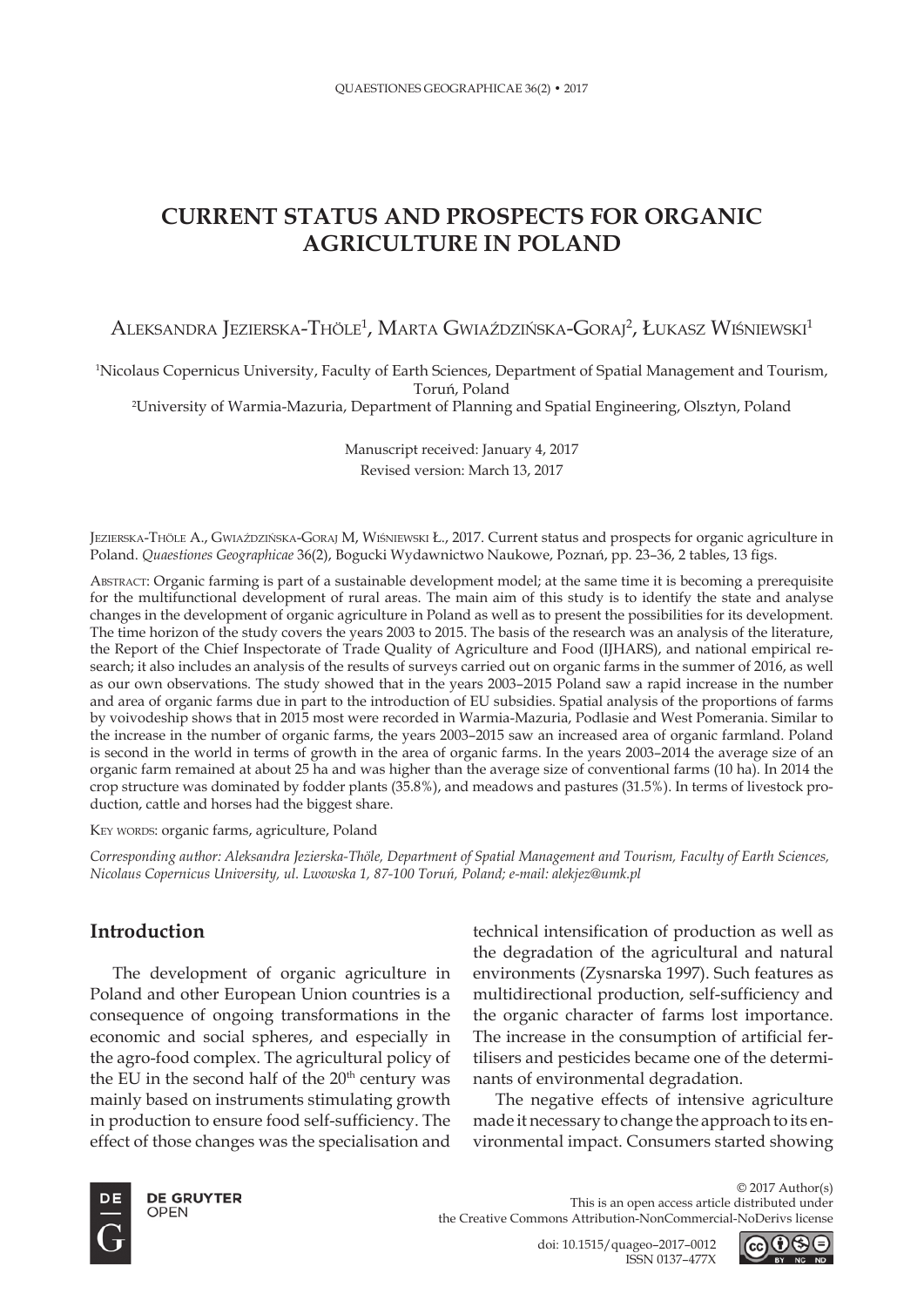an interest in organic food produced without the use of chemicals. Changes in consumption patterns were also the effect of health risks caused by environmental pollution, lowering the quality of food products (Hamm, Gronefeld 2004).

In the  $21<sup>st</sup>$  century, the role of agriculture in the economy is changing and it is transforming itself towards sustainability. Organic agriculture, which is a sustainable system in ecological, economic and social terms at the national, regional and local scales, has started playing an important role. It is a modern method of farming which enables sustainable soil fertility, animal health and the biological quality of crops. Currently, organic agriculture is one of the fastest growing branches globally, and the trend is particularly evident in the EU countries (Kołodziejczak 2015). In Western Europe intensive development of organic agriculture began in the 1980s, while Poland has witnessed dynamic growth in the number of organic farms since 2002. The development of organic agriculture has been the outcome of negative factors, such as groundwater and surface water pollution by nitrogen compounds, reduction in the profitability due to overproduction of conventional foods, as well as a reduction in confidence in the food produced by intensive methods, including the fear of BSE and GMOs (Christian 2008).

The main aim of this study is to identify the state and analyse changes in the development of organic agriculture in Poland as well as present the possibilities of its development. An important part of the study is showing the importance of organic agriculture in local development.

#### **Materials and methods**

The time horizon of the study covers the years 2003 to 2015. This is the period between two censuses in agriculture. It includes the preparation stage of Polish agriculture before the country's accession to the European Union, i.e. the adaptation of the national agricultural policy to the standards and requirements of the EU (*acquis communautaire*), and the implementation of pre-accession aid programmes. The period since 2004 involved the start-up and implementation of the tools of the Common Agricultural Policy. The basis of the research was an analysis of the

literature, the Report of the Chief Inspectorate of Trade Quality of Agriculture and Food (IJHARS), and national empirical research; it also includes an analysis of the results of surveys carried out on organic farms in the summer of 2016, as well as our own observations.

The basic administrative unit adopted for analysis was the voivodeship due to the lack of current data from the study period at a lower administrative level. The data referring to the whole of Poland were given in relation to other EU countries.

The work includes the following research stages:

- 1. Presenting the development of organic farms in Poland and in Europe on the basis of specialist literature.
- 2. Underlining the importance and function of organic farms from the economic, social and environmental points of view on the basis of the literature and field research.
- 3. Determining the state as well as the nature and pace of change in the development of organic farms in Poland.
- 4. Presenting organic producers by categories of business.

To evaluate the development of organic farming the following groups of characteristics were adopted:

- 1. Organisational and production features expressing the number and area of organic farms by individual size groups.
- 2. Production features expressing the potential of plant and animal production.

In order to fully present the spatial changes, a graphical method was used in the form of cartograms (presenting the average intensity of a phenomenon in voivodeships), as well as choropleth maps and charts.

## **The beginnings of organic agriculture in Poland and Europe**

The beginning of organic agriculture is seen in the concept of biodynamic agriculture developed by Rudolf Steiner, Austrian philosopher and naturalist, creator of a philosophical-religious system called anthroposophy. The interpretation of nature resulting from anthroposophy emphasises a close interdependence of the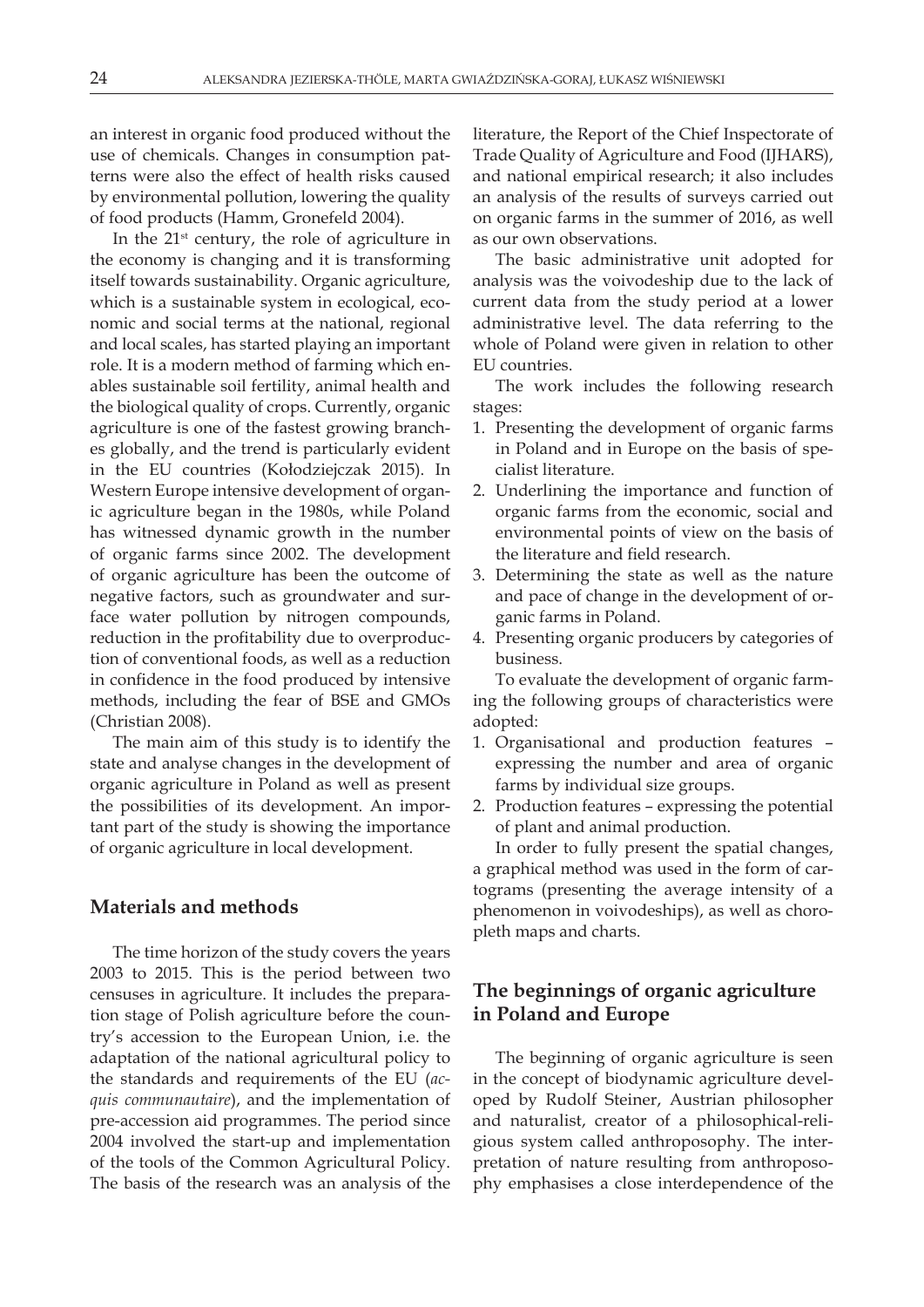Earth, Man and the Cosmos, and assumes that by certain preparations and actions Man can activate the various forms of energy present in nature (Koepf, Plato 2001). In Germany, the populariser of anthroposophy-based agriculture was E. Bartsch, who in the 1920s led the National Association of Biodynamic Agriculture and oversaw the publishing of *Demeter-Monatsschrift* on biodynamic agriculture (Vogt 2000). The biodynamic method involves the use of biodynamic substances (e.g. silica for plants) and herbal remedies (e.g. chamomile or nettle) in the compost. Another method of organic production in the organic-biological method (*organisch-biologischer Landbau*) was developed in the 1930s and 1940s by Hans Müller, a Swiss politician, and Hans Peter Rusch, a physician and microbiologist from Germany. The organic-biological method helps obtain optimal high-quality yields without the use of mineral fertilisers and pesticides, but by paying particular attention to the succession of crops in rotation and the use of green manure, including catch crops protecting the soil in winter and maintaining soil fertility, in the conditions of nutrient circulation. The agrotechnical foundation of this method (most carefully developed in harmony with nature, as compared with other directions of agricultural production) became the basis of agricultural technology in organic agriculture (Stankiewicz 2001). Another conception of organic agriculture was developed in the 1940s in England and the countries of the British Commonwealth by A. Howard and E. Balfour. In this method, a special role is attributed to organic matter and mineral substances (by the addition of minerals of natural origin), as well as studying and using the relationship between soil and plants. Organic agriculture was developed in the United States by F. Sykes, J.I. Rodale and R. Rodale. At the turn of the 1960s biological agriculture (*l'agriculture biologique*) was developed in France by R. Lemaire and J. Boucher. In this method, high importance is attributed to improving soil fertility through seaweed fertilisers (Sołtysiak 1993).

The first organic farm in Poland appeared in the 1930s. Stanisław Karłowski, senator of the Second Republic, introduced biodynamic land cultivation on his estate in Szelejewo near Gostyń (Jezierska-Thöle, Biczkowski 2013). After World War II, Julian Osetek in 1960 continued

research into organic-biodynamic agriculture. However, in the socialist period, organic agriculture did not matter much to the national economy. Only in 1986–87 did a pioneering group of farmers start to reorganise their farms towards organic production. In the 1990s, during the transition period, organic agriculture again attracted the interest of farmers, consumers and the government. In 1989 Mieczysław Babalski of Pokrzydowo (Kujavia-Pomerania) and other farmers initiated the first Association of Ecologically Produced Food EKOLAND based in Przysiek near Toruń; in 1990 the Association awarded certificates to 27 farms. Another organisation which has held attestation rights since 1993 is the Polish Society of Organic Agriculture. The first draft of the law on organic agriculture was established by the Minister of Agriculture and Food Economy in 1997, and the Workgroup on Organic Agriculture was set up. The Ministry of Agriculture sent the first subsidies to organic farmers to compensate for farm inspection costs, and since 2000 such farms have been covered by subsidies per hectare of crops. Since 2004, organic farmers and those converting to organic agriculture can participate in the Agri-Environmental Scheme. In 2015, the socalled "ecological action" began and both forms of support allow farmers to apply for subsidies for organic production.

Organic agriculture is currently one of the fastest growing agricultural sectors in the world, particularly in the European Union. The recent years show a constant growth in both the area and the number of organic farms (*The World* … 2010). In the years 1999–2013 the area of ecological farmland in Europe grew by an average of about 500,000 ha a year. The development of the organic agriculture sector is also reflected in the number of processing plants, as well as the range of organic products available on the market (Runowski 2009). In 2013 in Europe there were 11.5 million ha of farmland where production took place organically. European countries with the largest area of organic farmland were Spain (1.6 million ha), Italy (1.3 million ha), and Germany and France (1.1 million ha each, *The World* … 2010). Countries with over 10% of the land taken by organic farmland include Lichtenstein (31%), Austria (19.5%), and Sweden (16.3%, *The World* … 2010).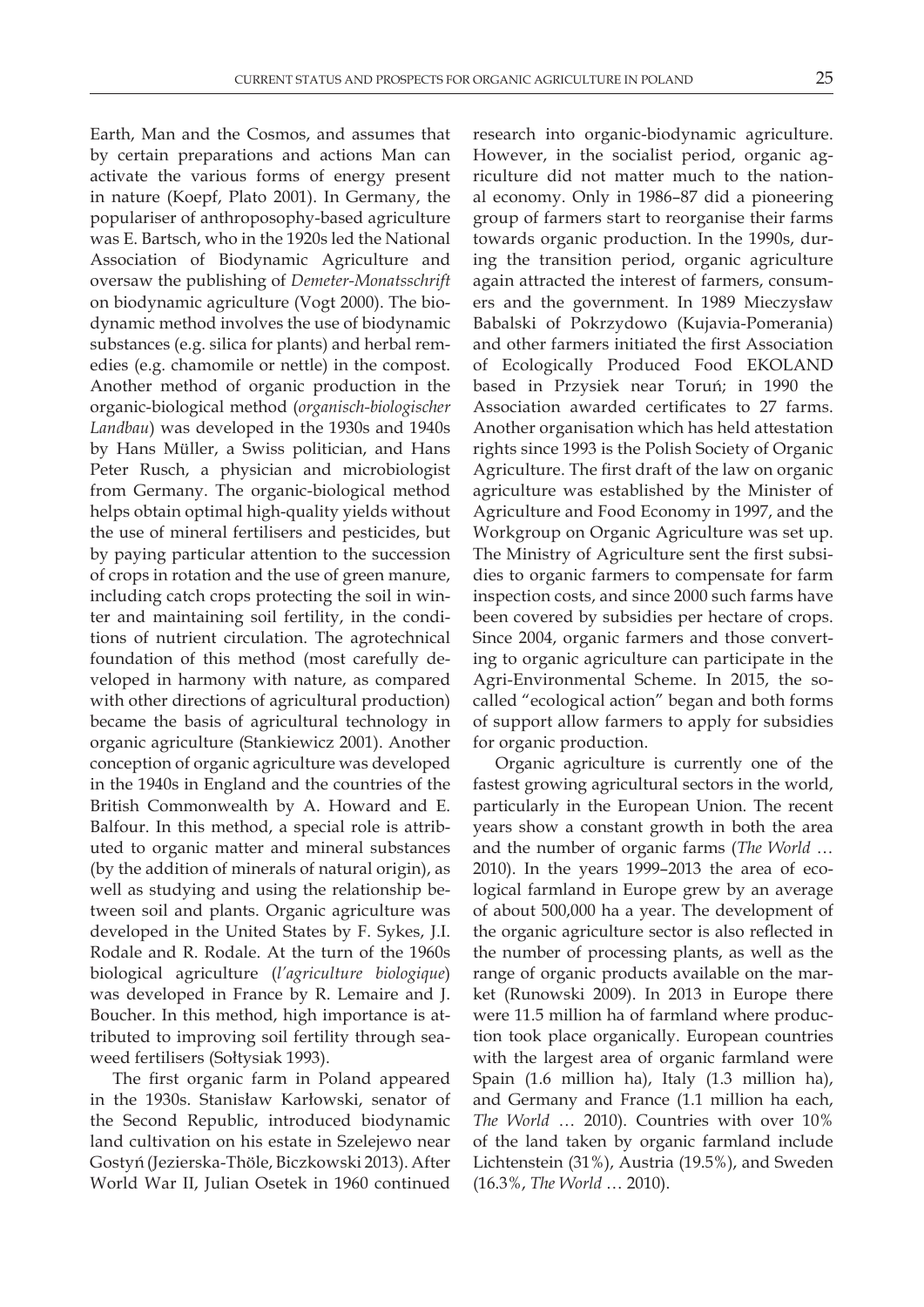## **Importance and function of organic agriculture**

The term "organic agriculture" has been recognised in the legislation of the European Union as a synonym for much older terms, such as biodynamic agriculture (Koepf, Plato 2001), organic agriculture (Vogt 2000), and biological agriculture (Pradziadowicz 2013), i.e. terms derived from the historical names of agricultural production methods from which the principles of organic agriculture were derived. In the Polish literature there are several other terms used to name this form of farming, e.g. alternative, bio-organic (Kuś 2002), unconventional (Granstedt, Tyburski 2006), and biodynamic (Grykień 2005).

Organic agriculture is defined as a system of farming based on balanced plant and animal production with the use of biological and untreated mineral materials. It is a permanent, self-sustaining and economically secure system. Organic production combines environmentally-friendly farming practices, promotes high biodiversity, and ensures proper animal welfare. The basis for the functioning of organic farms is the elimination of chemical technology (fertilisers, pesticides and others) from agricultural production (Kozłowska 1999). Organic agriculture

is a modern system of agricultural production, based on the experience of many generations along with the latest achievements of science. This production is more difficult and labour-intensive, and it requires an in-depth knowledge of the mechanisms occurring in nature. Yields are often smaller, but the quality and content of vitamins and nutrients in the obtained products leads to market success today (Stachowicz 2008). Organic agriculture requires many improvements and innovative solutions, a prerequisite for ensuring conditions of agricultural production in accordance with the requirements (Tabo, Szczuka 2012).

The aim of organic agriculture is to maintain a balance between resources and the requirements of the economy (Stawicka et al. 2004). Organic agriculture matches the concept of sustainable development and offers numerous benefits for the environment and society (Pearce, Turner 1990). The sustainable development of agriculture and rural areas is an integral part of the overall concept of sustainable development. In Poland this development has been implemented since 2004, i.e. when the National Development Plan for Poland as well as the Accession Treaty and Development Strategy for Poland were signed. The most important of these documents are shown in Table 1.

| Function        | Types of activity                                                                                   |  |  |  |  |  |
|-----------------|-----------------------------------------------------------------------------------------------------|--|--|--|--|--|
| Production      | - crop and livestock production                                                                     |  |  |  |  |  |
|                 | - recycling of waste and by-products of plant and animal origin as a means of plant and animal pro- |  |  |  |  |  |
|                 | duction                                                                                             |  |  |  |  |  |
|                 | - production of biomass for renewable energy                                                        |  |  |  |  |  |
| Economic        | - processing of healthy food; agriculture, forestry, transport, tourism, environment                |  |  |  |  |  |
| Social          | - prevents excessive migration of rural population                                                  |  |  |  |  |  |
|                 | - allows keeping workplaces in rural areas                                                          |  |  |  |  |  |
| Cultural        | - preserves diversified agricultural landscape                                                      |  |  |  |  |  |
|                 | - follows the rules of environmental ethics                                                         |  |  |  |  |  |
| Ecological      | - nature protection; protection of animal welfare                                                   |  |  |  |  |  |
|                 | - increases soil fertility                                                                          |  |  |  |  |  |
|                 | - it is devastating to the environment in a minimal degree                                          |  |  |  |  |  |
| <b>Services</b> | - agricultural and forestry services                                                                |  |  |  |  |  |
|                 | - workplace for rural population                                                                    |  |  |  |  |  |
|                 | - balance between nature and economic and social spheres                                            |  |  |  |  |  |
| Health          | - resignation from synthetic pesticides in favour of alternative methods of crop protection         |  |  |  |  |  |
|                 | - provides high nutritional value of products                                                       |  |  |  |  |  |
|                 | - provides products of high health quality                                                          |  |  |  |  |  |
| Ethical and     | - preserves diversified rural landscape                                                             |  |  |  |  |  |
| aesthetic       | - follows the rules of environmental ethics                                                         |  |  |  |  |  |

Table 1. Advantages of organic farming.

Source: own development based on Łuczka-Bakuła (1997), Rogall (2010), Hirschfeld et al. (2009), Jezierska-Thöle et al. (2016).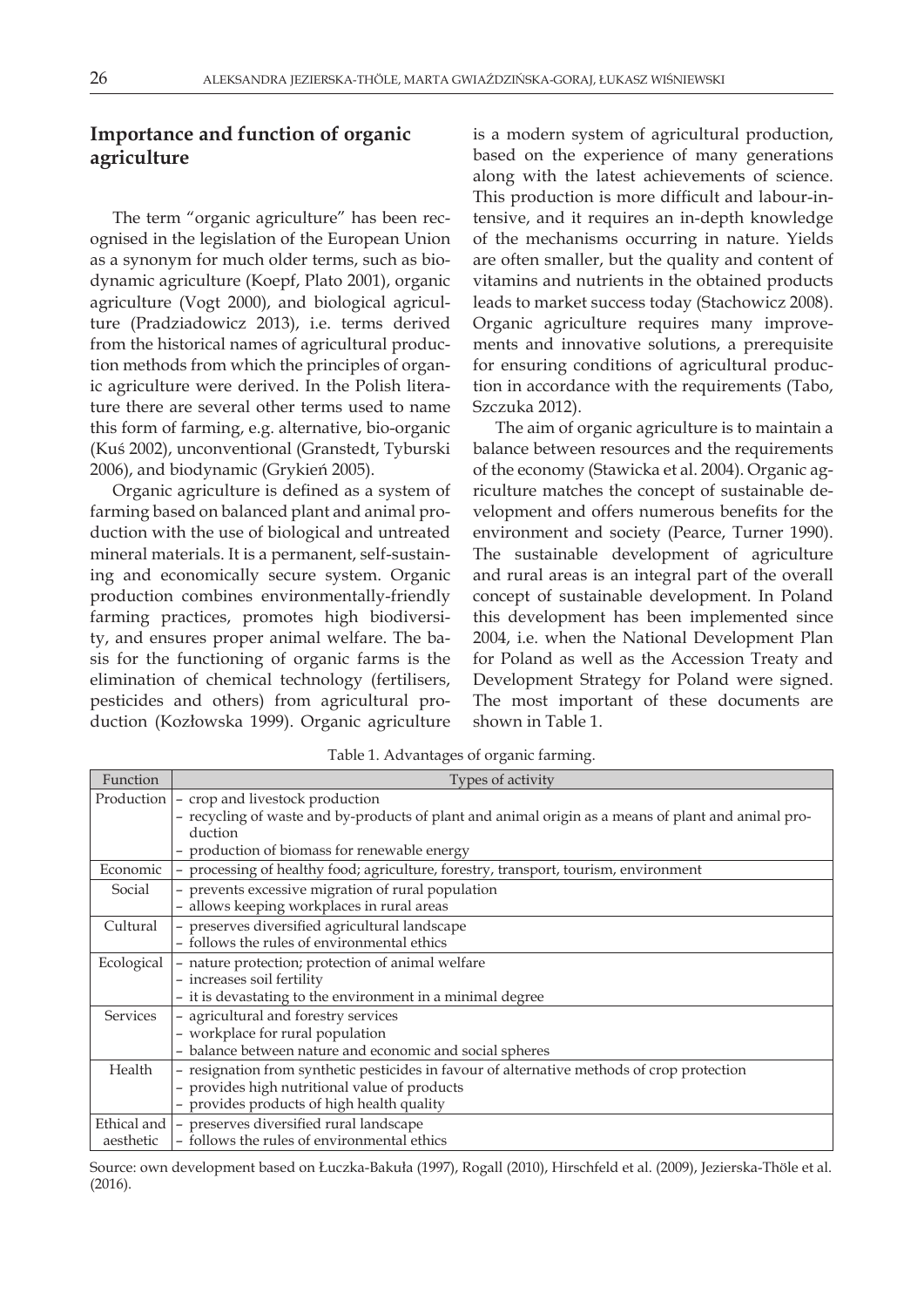## **Changes in the agrarian structure of organic farms in Poland**

According to the data of the Chief Inspectorate of Trade Quality of Agricultural and Food Produce (IJHAR), since the early 1990s interest in organic production has been growing. In 1990, there were 27 organic farms registered (including both certified and those under conversion). In subsequent years we have seen a slow but steady increase in the number of such farms. In the pre-accession year of 2003, there were 2,286 organic farms in Poland, and 10 years later, after Poland's accession to the EU, this figure grew to 26,598 (Fig. 1).

 From 1990 to 2003 there was a slow but steady increase in the number of organic farms; after 2003 there was a sharp increase due in part to the introduction of EU subsidies and the introduction of the EU regulations on organic agriculture. The Common Agricultural Policy allowed substantial financial support for organic agriculture in the framework of the Environmental Management Scheme, which is one of the elements of the Rural Development Plan (RDP).

The increase in the number of farms from 2003 to 2013 is linear, as illustrated by the trend line shown in Fig. 2. The equation for the straight line trend of the number of organic farms in this period took the form of  $y = 2,099x + 1,455$ . This means that the number of farms increased by an average



Fig. 1. Number of organic farms in Poland in 1990–2015. Source: own calculations based on the IJHARS report.



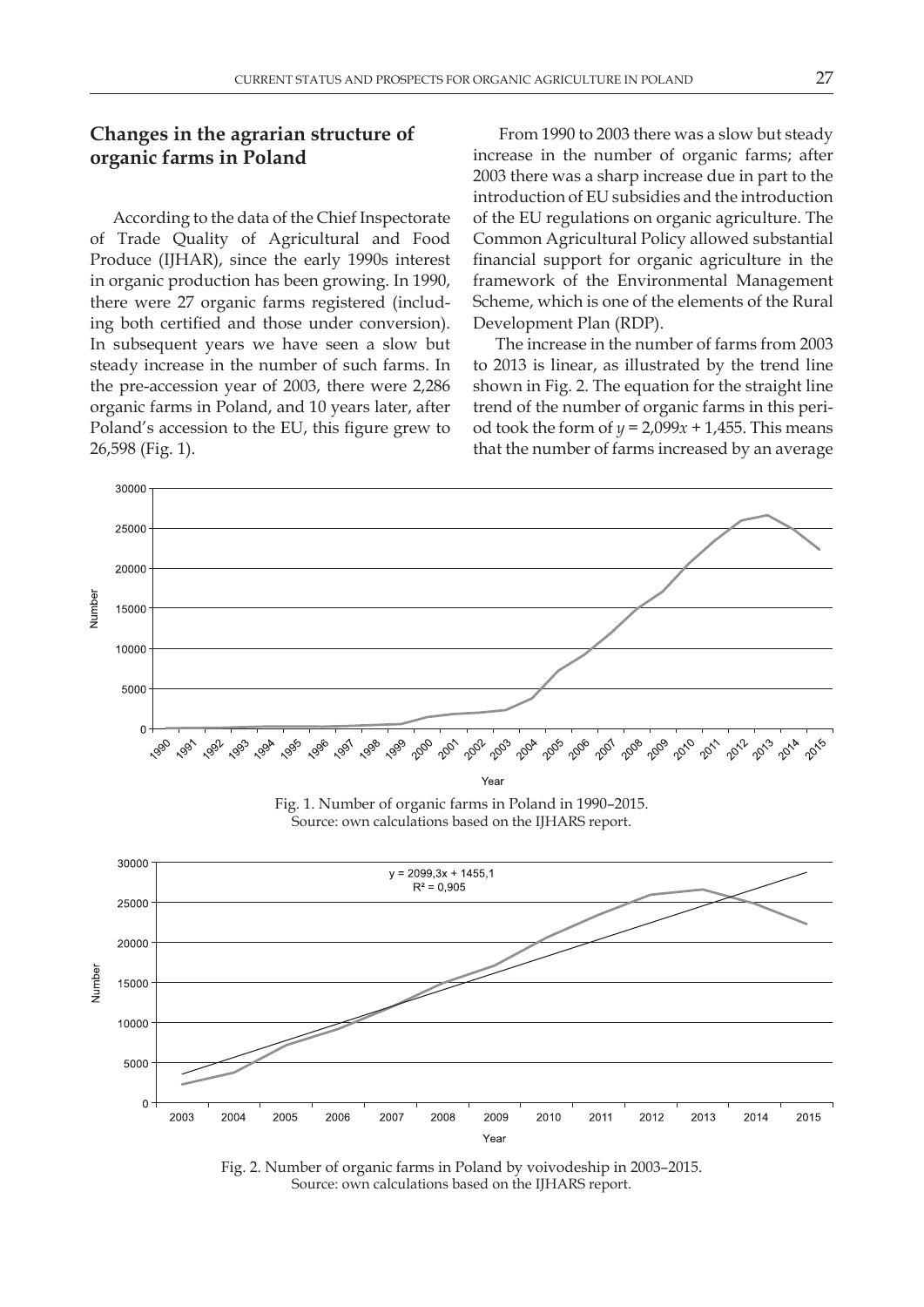

Fig. 3. Number of organic farms in selected EU states in 2014.

Source: own calculations based on The World of Organic Agricultural Statistics and Emerging Trends, 2010.

of 2,099 entities annually. 90% of the equation of the straight line trend is explained by a matching regression line ( $R^2$  = 0.905). The largest increase in the number of organic farms, compared with the previous year, was recorded in 2013, by 26,598 farms. In 2013 there was a downward turn.

Compared with other EU countries, Poland took third place in terms of the number of organic farms, after Italy and Spain (Fig. 3). Just behind Poland were France, Greece, Germany and Austria.

A spatial analysis of the share of the number of farms by voivodeship shows that in 2015 most farms were recorded in Warmia-Mazuria (4,041), Podlasie (3,273) and West Pomerania (3,043). Organic farms in those voivodeships accounted for 46.5% of their total number in Poland. Spatial differences in the location of organic farms by voivodeship are shown in Fig. 4.

A comparative analysis of the share of organic farms by voivodeship in the years 2004–2014 shows that in 2004 their large proportions were recorded in voivodeships characterised by a fragmented agricultural structure, i.e. in Małopolska (18.5%), Świętokrzyska Land (14.6%), as well as Subcarpathia and Mazovia (11% each). In 2014, far more organic farms were found in voivodeships with very large farms, i.e. in Warmia-Mazuria and West Pomerania. The greatest changes in their number occurred in western voivodeships (West Pomerania and Lubuska Land), and in northern ones (Warmia-Mazuria, West Pomerania and Podlasie) – Fig. 5.

Similarly, the increase in the number of organic farms in the years 2003–2015 was accompanied by an increase in the area of organic farmland. Until 2013 this increase was linear, as illustrated by the trend line shown in Fig. 6.



Fig. 4. Proportion of organic farms in the total number of farms in Poland by voivodeship, 2004 (A) and 2014 (B). Source: own calculations based on data from the Agricultural Census.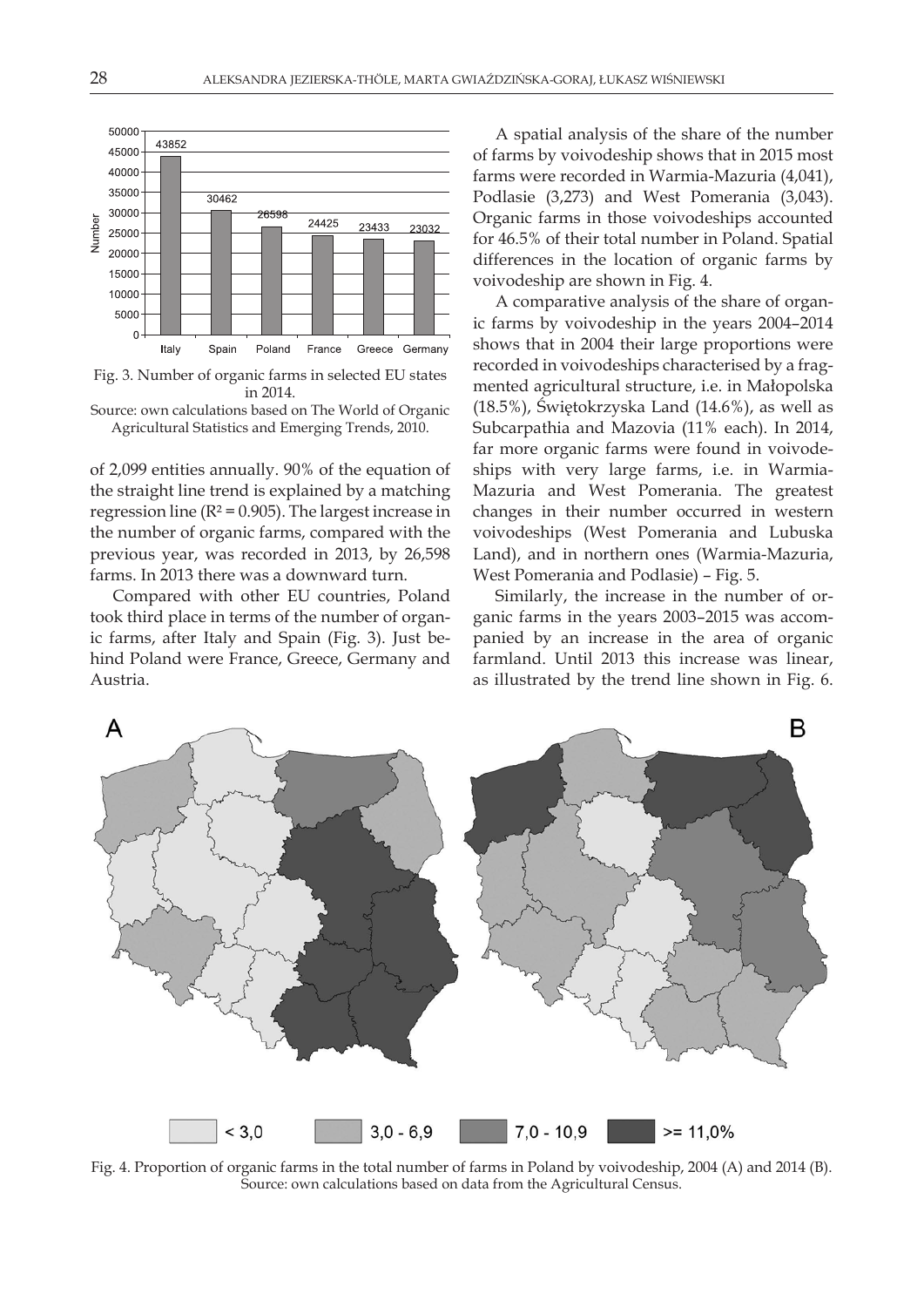

Fig. 5. Number of (A) and changes in (B) organic farms in Poland by voivodeship, 2004 and 2014 (2004 = 100). Source: own calculations based on data from the Agricultural Census.

During this period, the equation of the straight line trend for ecological farmland area took the form of  $y = 55,430x + 13,403$ . This means that the average annual increase in its area was 55,430 ha. 93% of the equation of the straight line trend is explained by a matching regression line ( $R^2$  = 0.924).

The largest increase in the area occurred between 2009 and 2010, when it grew by 100,000 ha in relation to the previous year. Poland is second globally in terms of growth in the area devoted to organic farming (Zegar 2012). After 2014, for the first time since Poland's accession to the EU, the number of organic farms dropped to 23,015



Fig. 6. Agricultural land in organic production in Poland, 2003–2015 (ha). Source: own calculations based on the IJHARS report.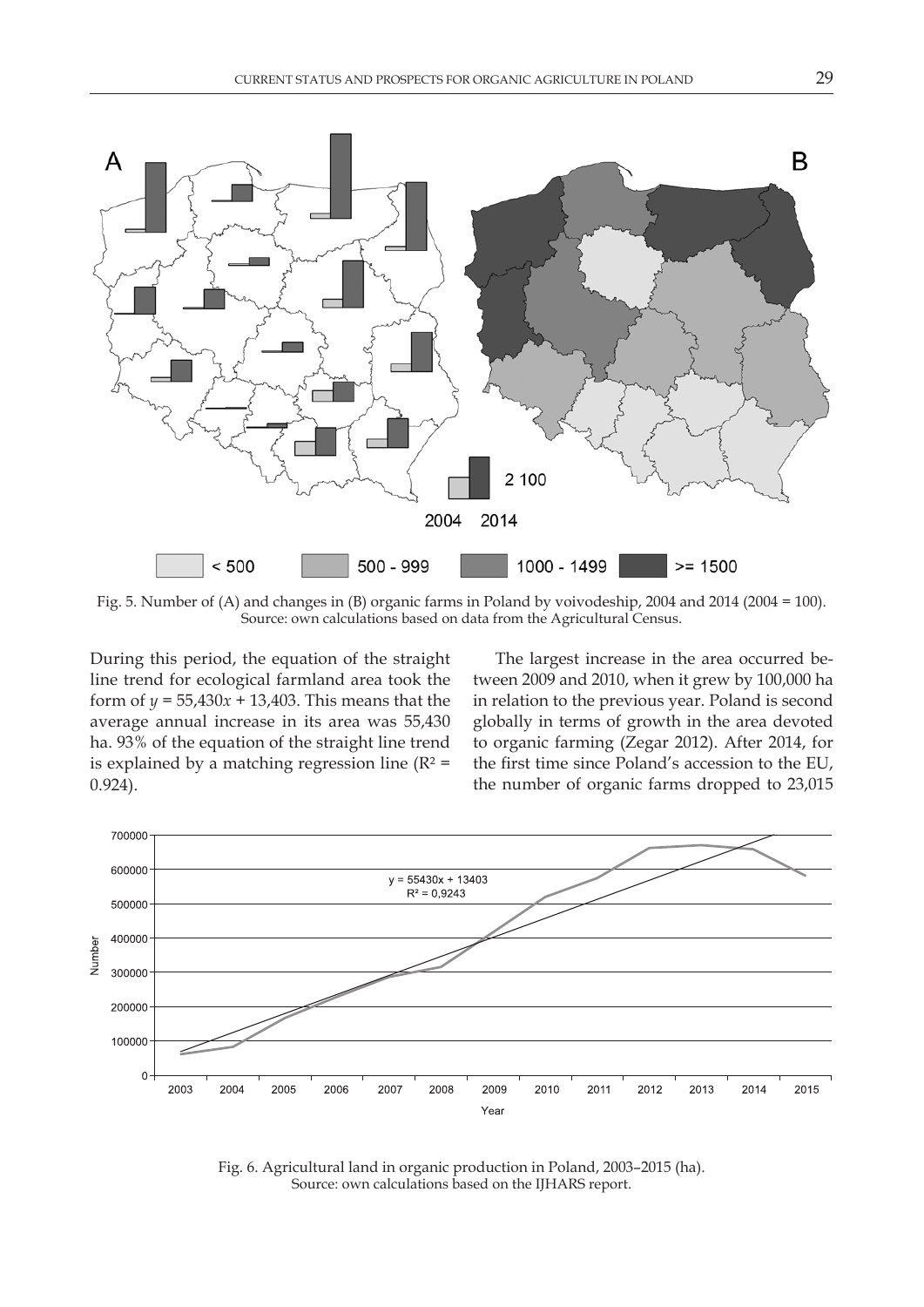| Year | Number | Growth in number<br>of organic farms<br>from previous<br>vear | Area [ha] | Growth in area of<br>organic farms from<br>previous year [ha] | Average area<br>of organic<br>farms [ha] | Change in average<br>area of organic farms<br>from previous year<br>[ha] |
|------|--------|---------------------------------------------------------------|-----------|---------------------------------------------------------------|------------------------------------------|--------------------------------------------------------------------------|
| 2003 | 2,286  |                                                               | 61,236    |                                                               | 26.8                                     |                                                                          |
| 2004 | 3,760  | 1,474                                                         | 82,730    | 21,494                                                        | 22.0                                     | $-4.8$                                                                   |
| 2005 | 7,182  | 3,422                                                         | 166,300   | 83,570                                                        | 23.2                                     | 1.2                                                                      |
| 2006 | 9,187  | 2,005                                                         | 228,009   | 61,709                                                        | 24.8                                     | 1.7                                                                      |
| 2007 | 11,870 | 2,683                                                         | 285,878   | 57,869                                                        | 24.1                                     | $-0.7$                                                                   |
| 2008 | 14,896 | 3,026                                                         | 314,921   | 29,043                                                        | 21.1                                     | $-2.9$                                                                   |
| 2009 | 17,091 | 2,195                                                         | 416,261   | 101,340                                                       | 24.4                                     | 3.2                                                                      |
| 2010 | 20,582 | 3,491                                                         | 519,068   | 102,807                                                       | 25.2                                     | 0.9                                                                      |
| 2011 | 23,449 | 2,867                                                         | 573,687   | 54,619                                                        | 24.5                                     | $-0.8$                                                                   |
| 2012 | 25,944 | 2,495                                                         | 661,687   | 88,000                                                        | 25.5                                     | 1.0                                                                      |
| 2013 | 26,598 | 654                                                           | 669,963   | 8276                                                          | 25.2                                     | $-0.3$                                                                   |
| 2014 | 24,829 | $-1,769$                                                      | 657,902   | $-12,061$                                                     | 26.5                                     | 1.3                                                                      |
| 2015 | 22,277 | $-2,552$                                                      | 580,730   | $-77,172$                                                     | 26.1                                     | $-0.4$                                                                   |

Table 2. Changes in the area of organic farmland in Poland, 2004–2015.

Source: own calculations based on the IJHARS report.

in 2015. The largest decrease in the number of organic producers, relative to 2013, was recorded in Małopolska (–456), Subcarpathia (–269) and Świętokrzyska Land (–212). From 2013, a decrease in their area was recorded (Table 2).

The largest organically utilised areas in 2015 were found in the voivodeships of Pomerania (143,648.2 ha), Warmia-Mazuria (140,845.3 ha) and Podlasie (63,599.4 ha) – Fig. 7.

A comparative analysis of the share of ecological areas by voivodeship in the years 2004–2014 shows that in 2004 the largest were recorded in West Pomerania (15.4%), Subcarpathia (12.9%) and Lower Silesia (10.6%). In 2014 their proportion was still large in West Pomerania (19.7%), followed by Warmia–Mazuria (17.8%), while in Subcarpathia it fell to 3.6%. Changes in the area of organic farms are the greatest in Lubuska Land (Fig. 8).



Fig. 7. Proportion of organic farms in Poland by size and voivodeship, 2004 (A) and 2014 (B). Source: own calculations based on data from the Agricultural Census.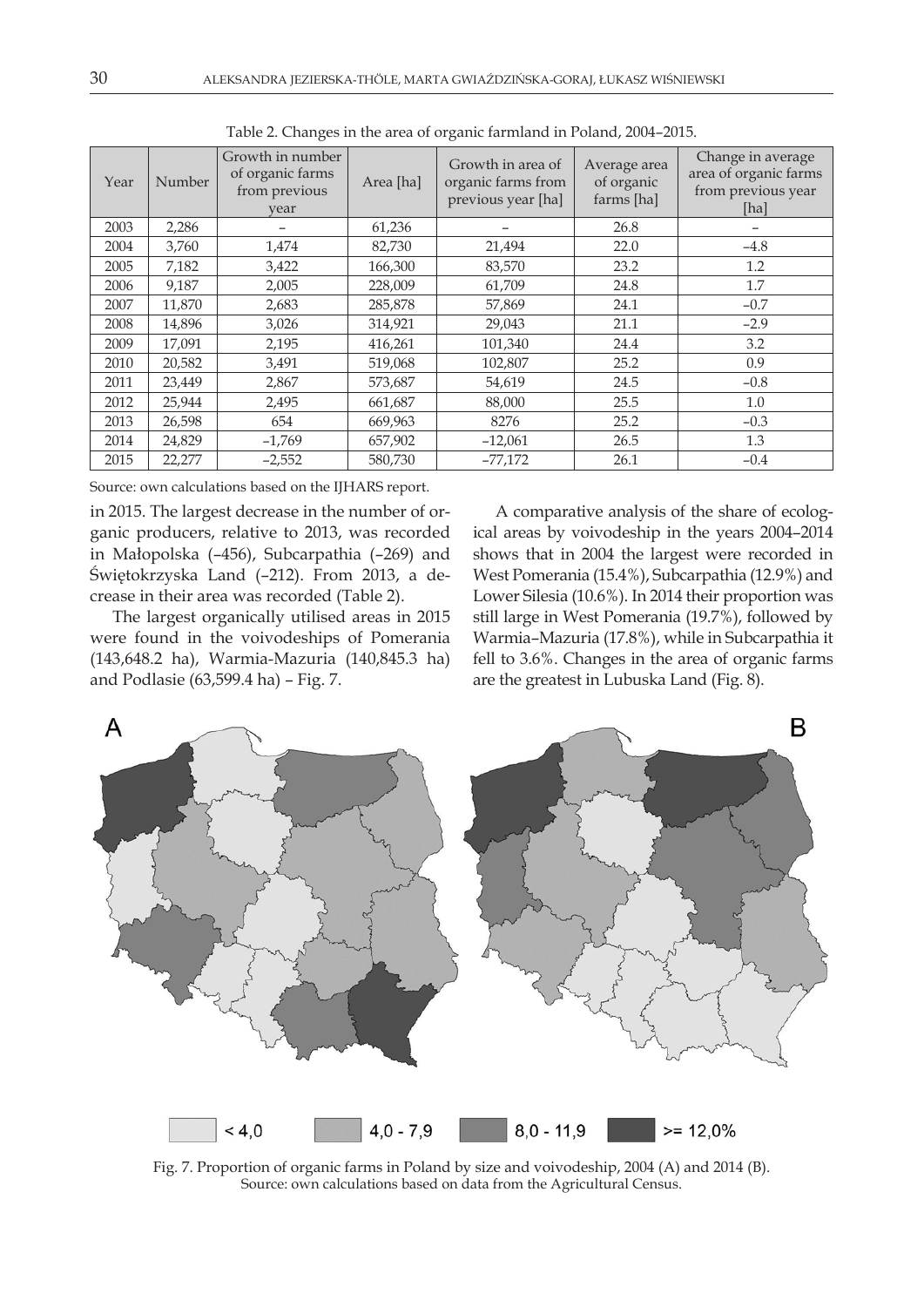

Fig. 8. Area of (A) and changes in (B) the number of organic farms in Poland by voivodeship, 2004–2014  $(2004 = 100)$ . Source: own calculations based on data from the Agricultural Census.

The structure of organic farms by size group in Poland in 2014 is presented in Fig. 9. Almost a half (49.7%) of them are either in the 20–50 ha group (25.2%), or in the 10–20 ha group (24.5%).

In 2015 the average size of organic farms in Poland amounted to 26.1 ha. Compared with 2004, the average farm size had increased slightly (by 4.1 ha). In the years 2003–2014 the average size of an organic farm remained at about 25 ha, higher than the average size of conventional farms (10 ha, Jezierska-Thöle et al. 2014). At that time, the



Fig. 9. Changes in the proportions of farms of over 1 ha in area, 2004 and 2014 (%). Source: own calculations based on the IJHARS report.



Fig. 10. Average size of organic farms in Poland by voivodeship, 2014. Source: own calculations based on the IJHARS report.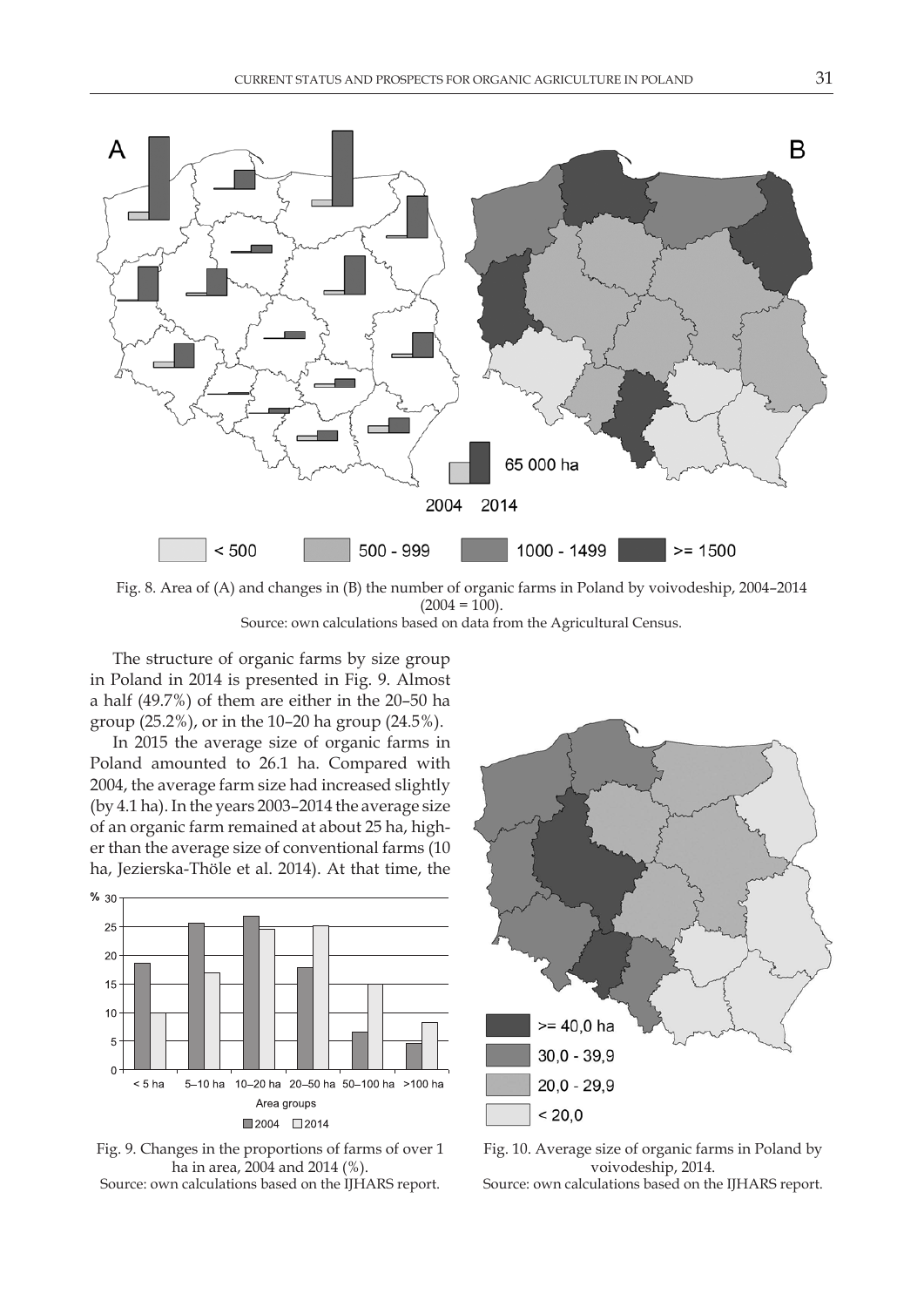equation of the straight line trend of the average area of organic farmland took the form *y* = 0.182,  $x = 23.28$ . This means that the average size of organic farms increased by 0.182 ha annually. In 2014 it varied regionally and ranged between 11 and 13 ha in Małopolska and Świętokrzyska Land, respectively, to 44 ha in Opole voivodeship and Wielkopolska (Fig. 10).

A spatial analysis shows that in 2014 the greatest share of large (50–100 ha) and very large farms (> 100 ha) was recorded in Wielkopolska (29.4%), followed by Opole voivodeship (26.7%), Lubuska Land and Silesia (24% each). A large share of small farms was recorded in Małopolska (40%) as well as Świętokrzyska Land and Lublin voivodeship (20% each). Major changes occurred in the structure of individual groups. Between 2004 and 2014, the share of farms of over 20 ha increased from 29.0% to 48.5%, with the biggest increase in the group of 50–100 ha, i.e. from 6.6% to 15.0% (Fig. 9). In 2004, most farms ranged from 5 to 20 ha, while in 2014 from 10 to 50 ha, and they accounted for 52% and 49.7%, respectively, of the total number of organic farms in Poland (Fig. 11).

#### **Organic production**

The crop structure in 2014 was dominated by fodder plants (35.8%), followed by meadows and pastures (31.5%). A high proportion was also taken up by cereals (16.9%). Other crops (Fig. 12) accounted for about 10%: fruits and berries (8.9%), vegetables (4.1%), industrial crops (0.7%), potatoes (0.4%), and others (0.6%).

As to livestock production, cattle have the biggest proportion, in terms of both milk and meat, along with horses (Musiał 2008). As to milk production, the largest shares are taken by Małopolska, Subcarpathia and Warmia-Mazuria. Livestock density allows ecological potato cultivation on manure, and in those voivodeships it is the basic root crop. Horse breeding is mainly associated with agro-tourism. Sheep rearing, which could be developed in southern voivodeships, is not that popular among organic producers. This is primarily due to the small consumption of their meat by Polish consumers.

Organic producers are divided into two groups. The first consists of farmers involved



Fig. 11. Structure of organic farms by size group (A) and area of organic crops (%) (B), 2014. A – cereals, B – potatoes, C – vegetables, D – fruit. Source: own calculations based on the IJHARS report**.**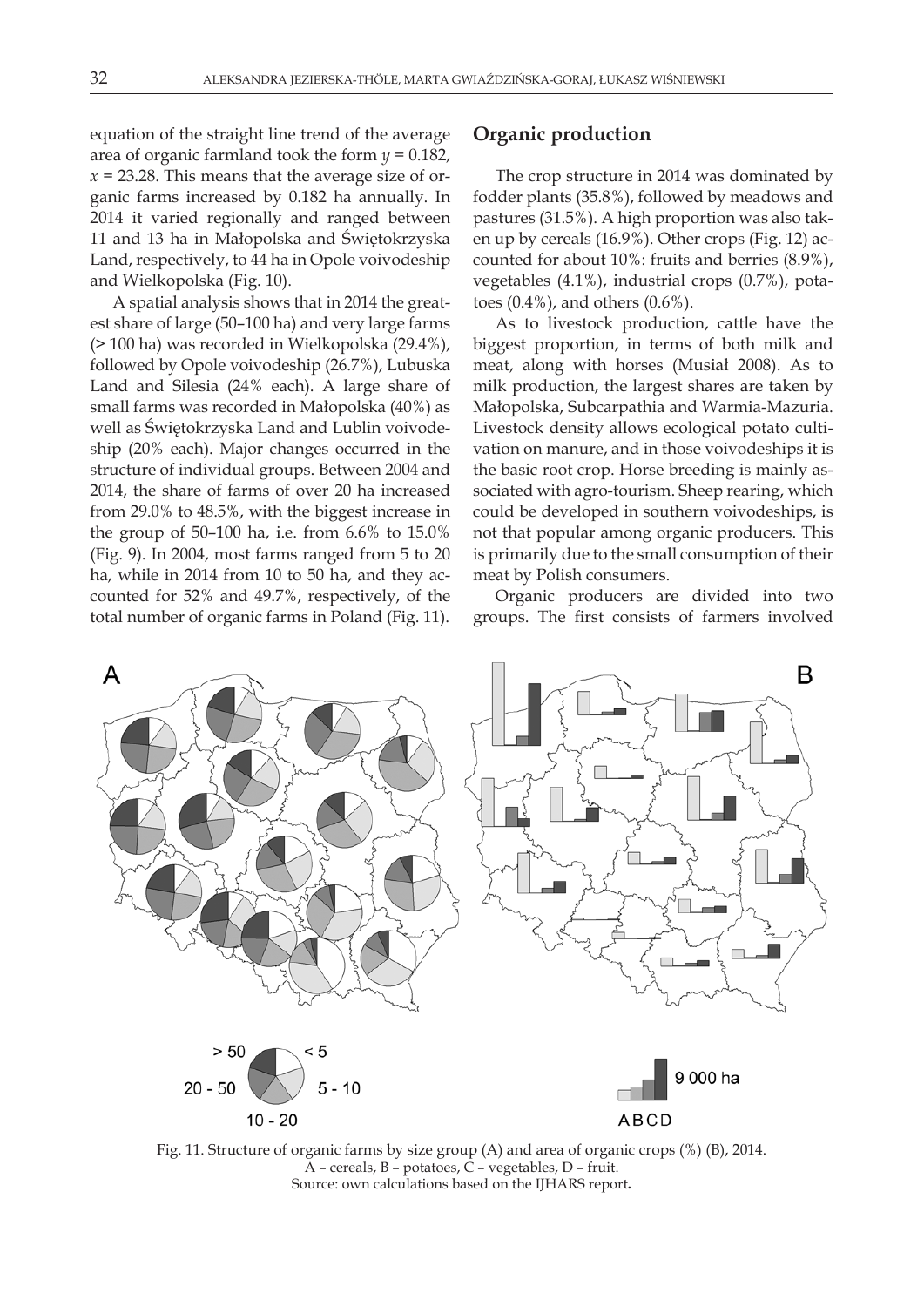

Fig. 12. Structure of organic crops in Poland, 2014 (%). A – fodder crops, B – meadows and pastures, C – cereals, D – orchards and fruit bushes, E – vegetables, F – leguminous crops, G – industrial crops, H – other, I – potatoes.

Source: own calculations based on the IJHARS report.



Fig. 13. Proportion of businesses involved in organic agriculture in Poland, 2014.

A – agricultural production, B – processing of organic products, C – marketing organic products, D – supplying certified seed and vegetative propagating material. Source: own calculations based on the IJHARS report.

in plant and animal production, while the other includes those who process crops and livestock, and distribute the processed organic products. Fig. 13 shows the share of organic producers by business category. The largest group includes farmers representing 96.1% of the total, while those who market organic products and those who deal with the processing of organic products account just for 3.3%. By voivodeship, Silesia (8.0%) has the greatest share, followed by Łódź and Opole voivodeships (6.2% each). The largest groups of producers involved in beekeeping were found in Łódź voivodeship, Subcarpathia, Kujavia-Pomerania and Pomerania (0.6% each; Fig. 13).

### **Case study: an organic farm in Brodnica poviat**

The survey on the development of organic farms was carried out in the summer of 2016 in Brodnica poviat; this is where the Eko-łan association operates, embracing over a hundred organic farmers and those involved in the processing of organic produce. The association evolved from the provincial branch of the EKOLAND association formed in 1990. More than half of its members come from that poviat, and 80% from Kujavia-Pomerania. In Brodnica poviat there are 50 organic farms, many of them offering agro-tourist services. Together with the adjacent poviats – Nowe Miasto and Golub – this area has about 100 organic farms. The average size of one is 20 ha, which is twice as much as the average for the poviat (12 ha). More than half of the organic farms are engaged in the production of cereals, one-quarter in livestock (cattle, laying hens), while the rest grow vegetables and fruit. There are six major plants there processing organic produce. Producers cooperate with two local fruit and vegetable cooling plants (Miesiączkowo and Grudziądz). Crops from organic farms are sold almost solely within the poviat to local processing plants, or directly to customers.

Organic farming in Brodnica poviat plays a very important role in local development. Through its activities, it follows the requirements of environmental protection and builds the awareness of producers and residents. Organic farms are a major employer in the region, especially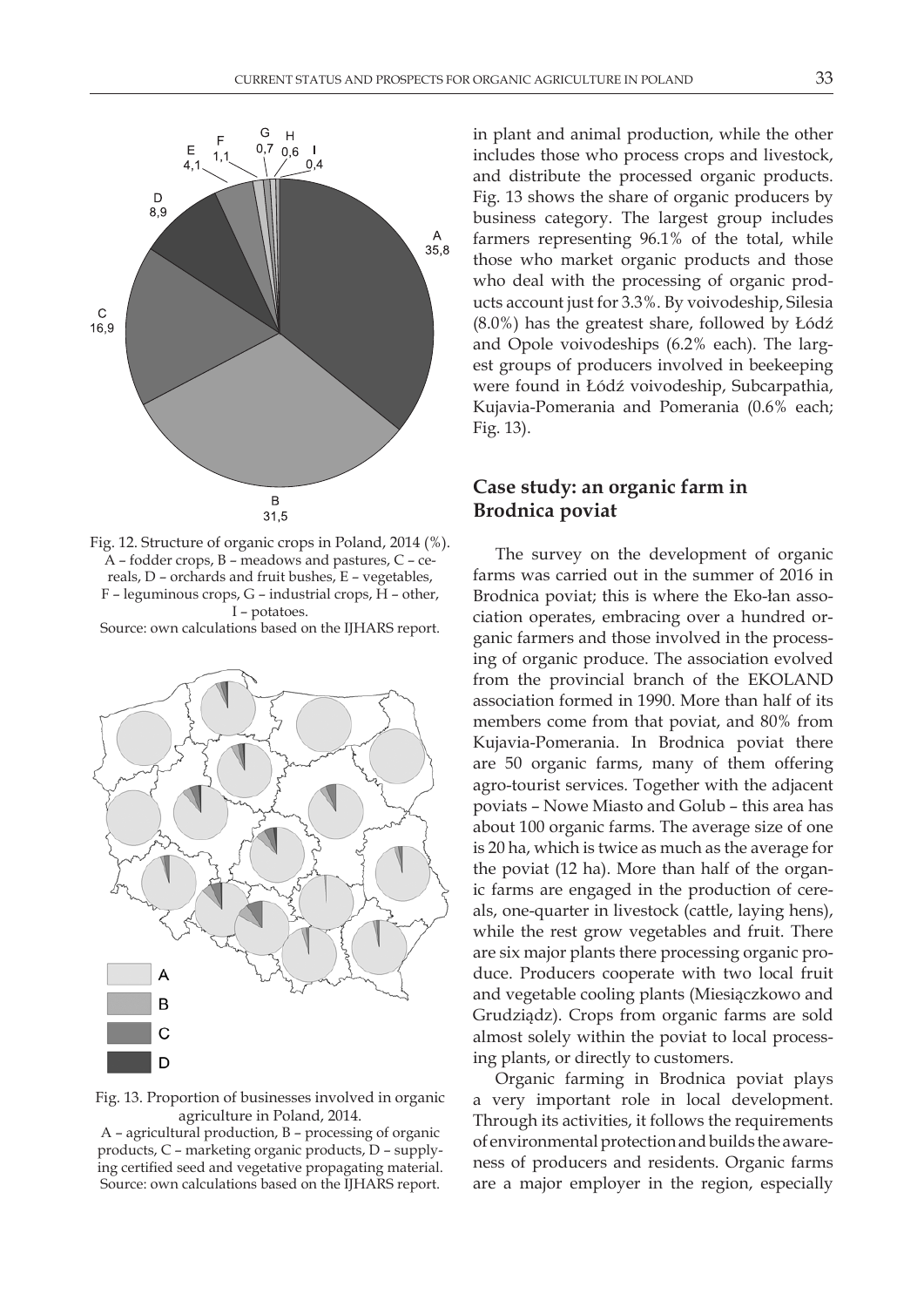during fruit and vegetable picking and the harvest, which helps to reduce unemployment in the poviat (10% in 2016). Organic production influences the development of processing industries, again employing locally. Some of the plants are model institutions, visited by children and adolescents seeking environmental education (about 3,000 visitors per year) while they also conduct direct sales. According to Mieczysław Babalski (interviewed in 2016), organic farming supports the profitability of small and medium-sized farms, and indirectly helps reduce rural depopulation.

The organic farm of Mieczysław Babalski is certified by the National Association of Organic Food Producers EKOLAND. The farm is located in Pokrzydowo, Zbiczno commune (Brodnica poviat) in the south-eastern part of Kujavia-Pomerania in the Brodnica Lake District. Organic agricultural land is located in the Brodnica Landscape Park, which is part of the 'Green Lungs of Poland'; this makes the farm even more attractive in terms of organic production. Ecological activities on the farm have been conducted since 1991; it has an area of 9 ha, including 1.10 ha of orchards (apple and plum trees). Arable land of classes III to VI is used for growing cereals (old cereal types, like spelt, emmer and einkorn wheat). The farm runs an old apple-tree nursery. Livestock consists of red cattle (five heads) and poultry (150 green-legged partridge hens). Apart from plant and animal production, Babalski runs organic cereal processing. His production includes whole-wheat flour, whole-wheat pasta, cereals, bran, groats, spelt coffee, as well as pillows and mattresses from buckwheat and spelt chaff.

According to Babalski, there are a lot of factors limiting the development of trade in organic products, including the absence of adequate legal enforcement mechanisms that protect the names of organic products. Many products on the market, e.g. made of soy, identified as 'healthy foods' are actually produced with the use of chemicals and genetic manipulation. A major difficulty is that organic farms are scattered across the country and there is no proper organisation of the market, especially of vegetables, fruit, milk and meat. The best organic food trade operates in the voivodeships which have most processing plants, i.e. in Kujavia-Pomerania, Mazovia and Łódź, and around major cities. So far, the best form of trade in organic products is direct sales, practised

in Łódź and Warsaw. The opportunity for selling organic products (strawberries, blackcurrants, apples, tomatoes, onions, carrots, cauliflowers) lies in the EU market. Currently, only 10–15% of the domestic organic production goes to EU countries, despite the fact that interest in organic products from Poland is very high. The barrier is the scale of production. Therefore, organic farmers should unite and form producer groups or cooperate informally. Currently, Polish products have their largest markets in Germany, the UK and Scandinavia.

#### **Summing up**

Organic farming as a new form of agricultural production had already appeared in the 1930s. However, its dynamic development is taking place today and results from a new approach to rural development. The current paradigm of development is sustainability. Organic farming is part of a sustainable development model, at the same time becoming a prerequisite for multifunctional development in rural areas. The study showed that in the years 2003–2015 Poland saw a rapid increase in the number and area of organic farms due, in part, to the introduction of EU subsidies as well as EU legal regulations on organic farming. A spatial analysis of the share of the number of farms by voivodeship shows that in 2015 most farms were recorded in Warmia-Mazuria (4,041), Podlasie (3,273) and West Pomerania (3,043). In parallel to the increase in the number of organic farms, the years 2003–2015 saw an increase in the area of organic farmland, the largest occurring in 2009 and 2010 when in relation to the previous year it had expanded by 100,000 ha.

Poland is second in the world in terms of growth in the area of organic farms. In 2015 the largest areas were recorded in Pomerania (143,648.2 ha), Warmia-Mazuria (140,845.3 ha) and Podlasie (63,599.4 ha). At that time, the average size of organic farms in Poland amounted to 26.1 ha. In the years 2003–2014 it remained about 25 ha and was higher than of a conventional farm (10 ha). In the analysed period, the share of farms of over 20 ha increased from 29.0% to 48.5%, with the biggest rise recorded in the range of 50–100 ha: from 6.6% to 15.0%. In 2014 the crop structure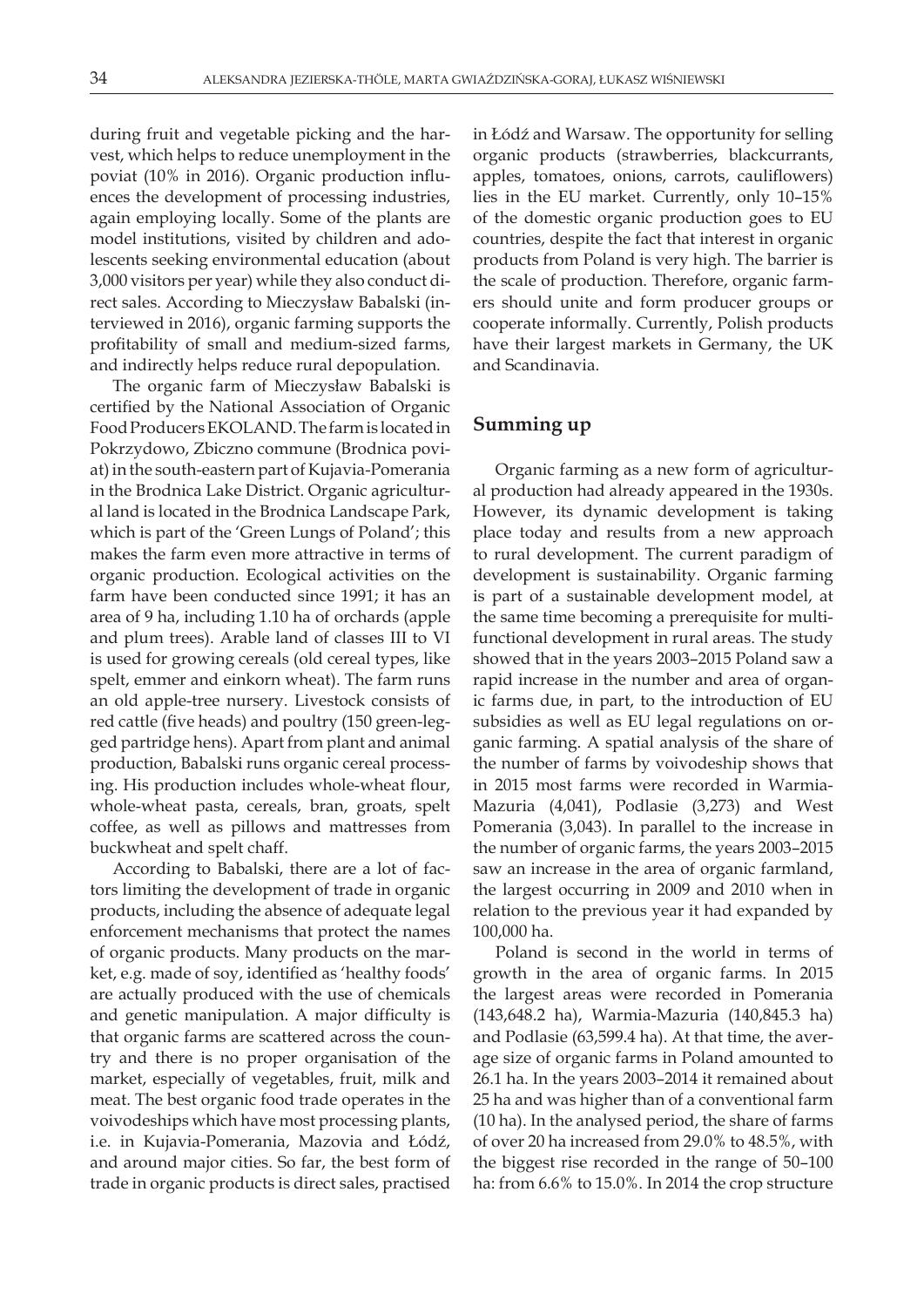was dominated by fodder plants (35.8%), followed by meadows and pastures (31.5%). The proportion of cereals was also high (16.9%). In terms of livestock production, cattle and horses were the most important animals.

As the results of a field research show, an increasing number of farmers have decided to convert their farms to organic production. For many farmers, this is a chance to earn an income through the sale of healthy and ecological food, as well as an opportunity to apply for a subsidy per hectare of organic production under the RDP 2007–2013.

The popularity of organic farming in Poland is supported by the following elements: a dominance of small and medium-sized family farms, large resources and relatively low labour costs, a relatively low level of consumption of chemicals, introduction of subsidies from national and EU budgets, as well as the price competitiveness of Polish organic products on EU markets. Thanks to EU subsidies, more and more farms in Poland have switched to organic production. It can be assumed that over the next few years the share of organic agricultural area will exceed 4–5%. On the common EU market Polish organic farms can become more competitive in labour-intensive organic production. Polish organic farming, with its small family farms employing local people for seasonal fieldwork, is a great opportunity. In addition to the important ecological function they also perform social ones.

The results of the field research confirm that the development of organic farms in Poland is hampered by a weak network of organic product distribution, fragmented supply and demand, as well as low levels of marketing and the short shelf life of products for human consumption. That is why it seems important to increase the involvement of local governments in the development of organic farming and the ecological education of society.

#### **References**

- Christian H., 2008. Determinants of agricultural protection in an international perspective: the role of political institutions. 12<sup>th</sup> European Congress of Agricultural Economists, Gandawa.
- Granstedt A., Tyburski J., 2006. Współczesne europejskie systemy rolnicze (Modern European agricultural systems). *Fragmenta Agronomica* 2: 72–95.
- Grykień S., 2005. Bariery rozwoju rolnictwa ekologicznego w Polsce (Barriers to the development of organic farming in Poland). In: Pałka E. (ed.), *Funkcje obszarów wiejskich*. Wyd. Akademii Świętokrzyskiej, Kielce.
- Hamm U., Gronefeld F., 2004. *The European market for organic food. Revised and updated analysis*. School of Management and Business, University of Wales, Aberystwyth.
- Hirschfeld J., Wessi J., Kornbun T., 2009. Ansiäte einer Klima reundlichen Agroarpolityk. *Ökologisch Wirtschafen* 1: 15–16.
- Jezierska-Thöle A., Biczkowski M., 2013. Znaczenie i uwarunkowania innowacyjności w rolnictwie w Polsce (Importance and determinants of innovation in agriculture in Poland). *Roczniki Naukowe Stowarzyszenia Ekonomistów Rolnictwa i Agrobiznesu* 15 (2): 124–131.
- Jezierska-Thöle A., Janzen J., Rudnicki R., 2014. Agrarian-economic structure of agricultural holdings in Poland and East Germany: Selected elements of comparative analysis. *Questiones Geographicae* 33(2): 87–101.
- Jezierska-Thöle A., Rudnicki R., Kluba M., 2016. Development of energy crops cultivation for biomass production in Poland. *Renewable and Sustainable Energy Reviews* 62: 534–545.
- Koepf H., Plato B., 2001. *Die biologisch-dynamische Wirtschaftsweise im 20. Jahrhundert. Die Entwicklungsgeschichte der biologisch-dynamischen Landwirtschaft.* Verlag am Goetheanun. Dornach/Schweiz.
- Kołodziejczak A., 2015. Wielofunkcyjność rolnictwa jako czynnik rozwoju zrównoważonego obszarów wiejskich w Polsce (Multifunctionality of agriculture as a sustainable development factor of rural areas in Poland). *Studia Obszarów Wiejskich* 37: 131–142.
- Kozłowska 1999. Rolnictwo ekologiczne czy ma szansę na rozwój? (Organic farming – has it got a chance for development?). *Rolnictwo* 5: 472.
- Kuś J., 2002. Systemy gospodarowania w rolnictwie (Systems of management in agriculture). In: *Mały poradnik zarządzania gospodarstwem rolniczym. Mat. szkol. 9, IERiGŻ:* 119–126.
- Łuczka-Bakuła W., 1997. Ekologizacja rolnictwa a zmiany w świadomości i postawach rolników (Greening of agriculture and changes in the awareness and attitudes of farmers) In: *Problemy dydaktyki i wychowania w Akademii Rolniczej w Poznaniu*. Wyd. Akademii Rolniczej im. Augusta Cieszkowskiego w Poznaniu.
- Musiał W., 2008. *Ekonomiczne i społeczne problemy rozwoju obszarów wiejskich Karpat Polskich* (Economic and social problems of rural development in the Polish Carpathians). IRWiR – PAN, Warszawa.
- Pearce D., Turner K.R., 1990. Economics of Natural Resources and the Environment. New York. 35–42.
- Pradziadowicz M., 2013. Funkcjonowanie gospodarstw ekologicznych w Pomorzu Zachodnim w latach 2006–2011 (Functioning of organic farms in West Pomerania in the years 2006–2011). *J. Agribus. Rural Dev.* 2(28): 205–213.
- Rogall H., 2010. *Ekonomia zrównoważonego rozwoju. Teoria i praktyka* (Economics of sustainable development. Theory and practice). Zysk i S-ka, Poznań.
- Runowski H., 2009. Rolnictwo ekologiczne rozwój czy regres? (Organic farming – development or regression?) *Roczn. Nauk. SERiA* 96 (4): 182–193.
- Sołtysiak U., 1993. Rolnictwo ekologiczne historyczny przegląd metod (Organic farming – a historical overview of methods). In: *Rolnictwo ekologiczne od teorii do prakty-*